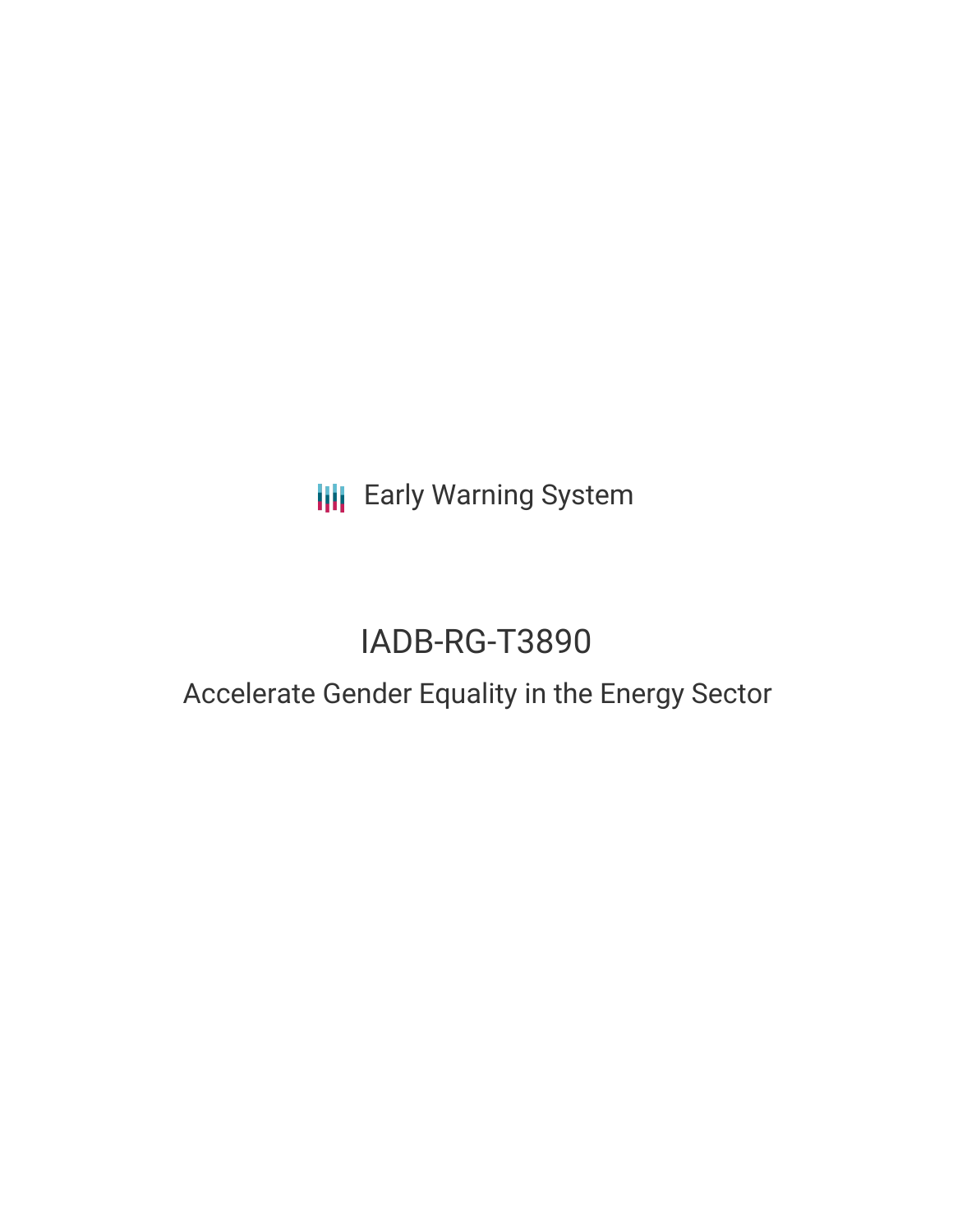

### **Quick Facts**

| <b>Financial Institutions</b>  | Inter-American Development Bank (IADB)            |
|--------------------------------|---------------------------------------------------|
| <b>Status</b>                  | Approved                                          |
| <b>Bank Risk Rating</b>        | С                                                 |
| <b>Borrower</b>                | Regional                                          |
| <b>Sectors</b>                 | Energy, Law and Government, Technical Cooperation |
| <b>Investment Type(s)</b>      | Advisory Services, Grant                          |
| <b>Investment Amount (USD)</b> | $$0.10$ million                                   |
| <b>Project Cost (USD)</b>      | $$0.10$ million                                   |
|                                |                                                   |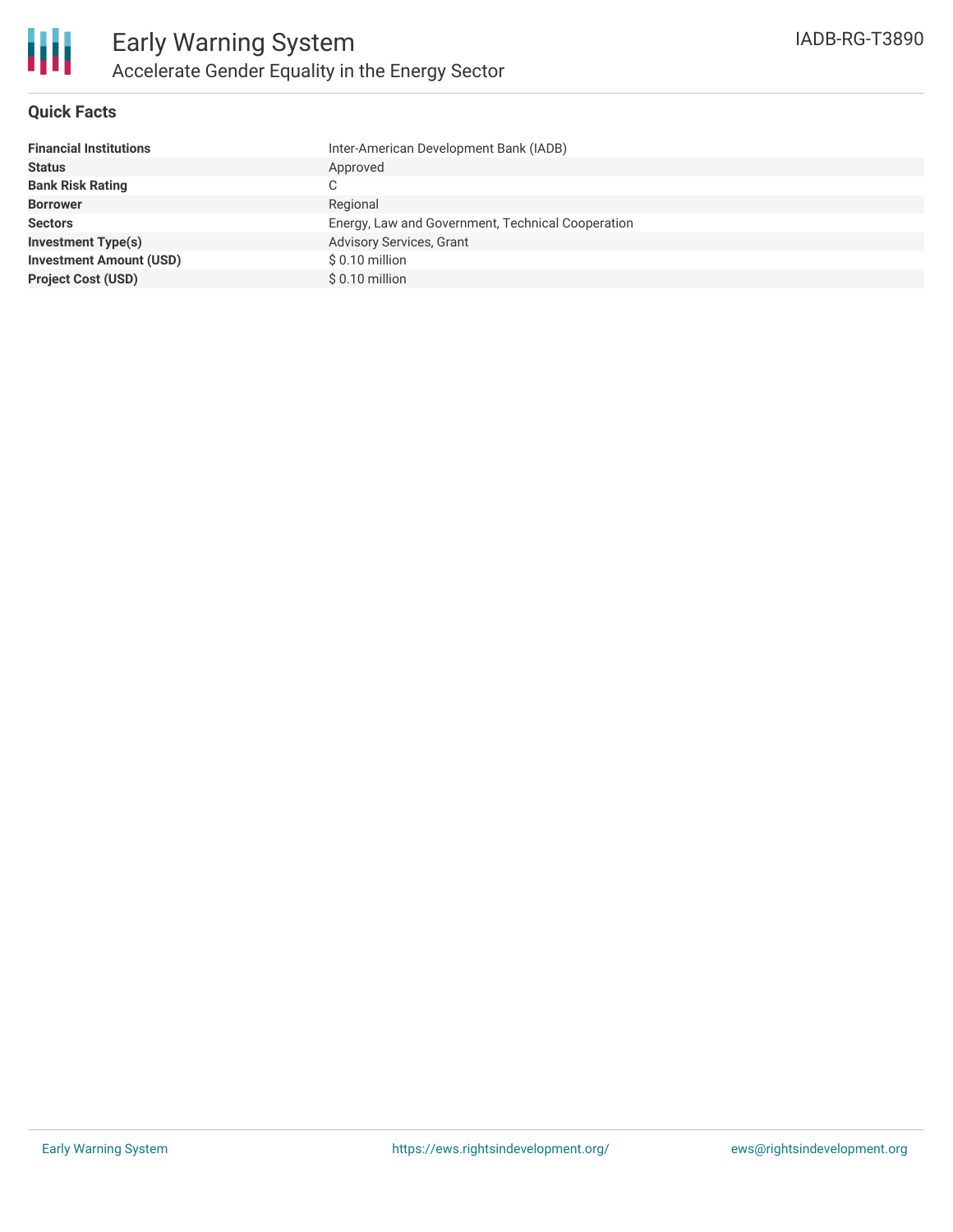

### **Project Description**

The objective of this technical cooperation is to promote economic and social empowerment of women in Latin America and the Caribbean. In particular we want to contribute in a measurable manner to women's economic and social empowerment, and to their active and productive participation in the economy. We can do this by empowering the rural women, and the ones working or interested to join the energy sector. The specific objectives are to: (i) support the implementation and effective execution of the gender activities of the operations under execution; (ii) mainstream diversity-related analysis, actions, and results into the Bank's operations in the energy sector; (iii) Knowledge and Dissemination: Support the development of a knowledge agenda that contributes to generating data and evidence in order to disseminate the work that the Bank is doing in gender and energy.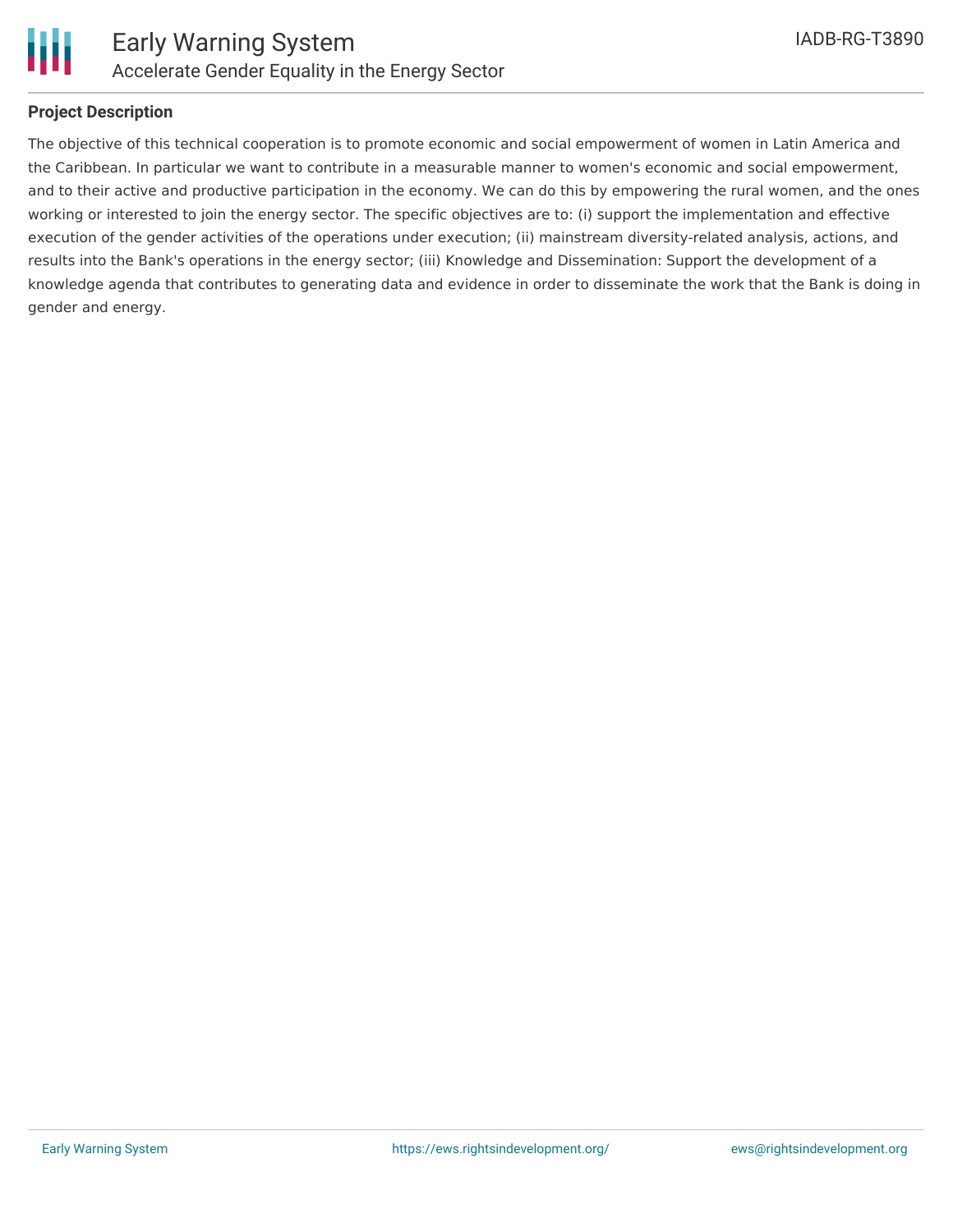

### **Investment Description**

• Inter-American Development Bank (IADB)